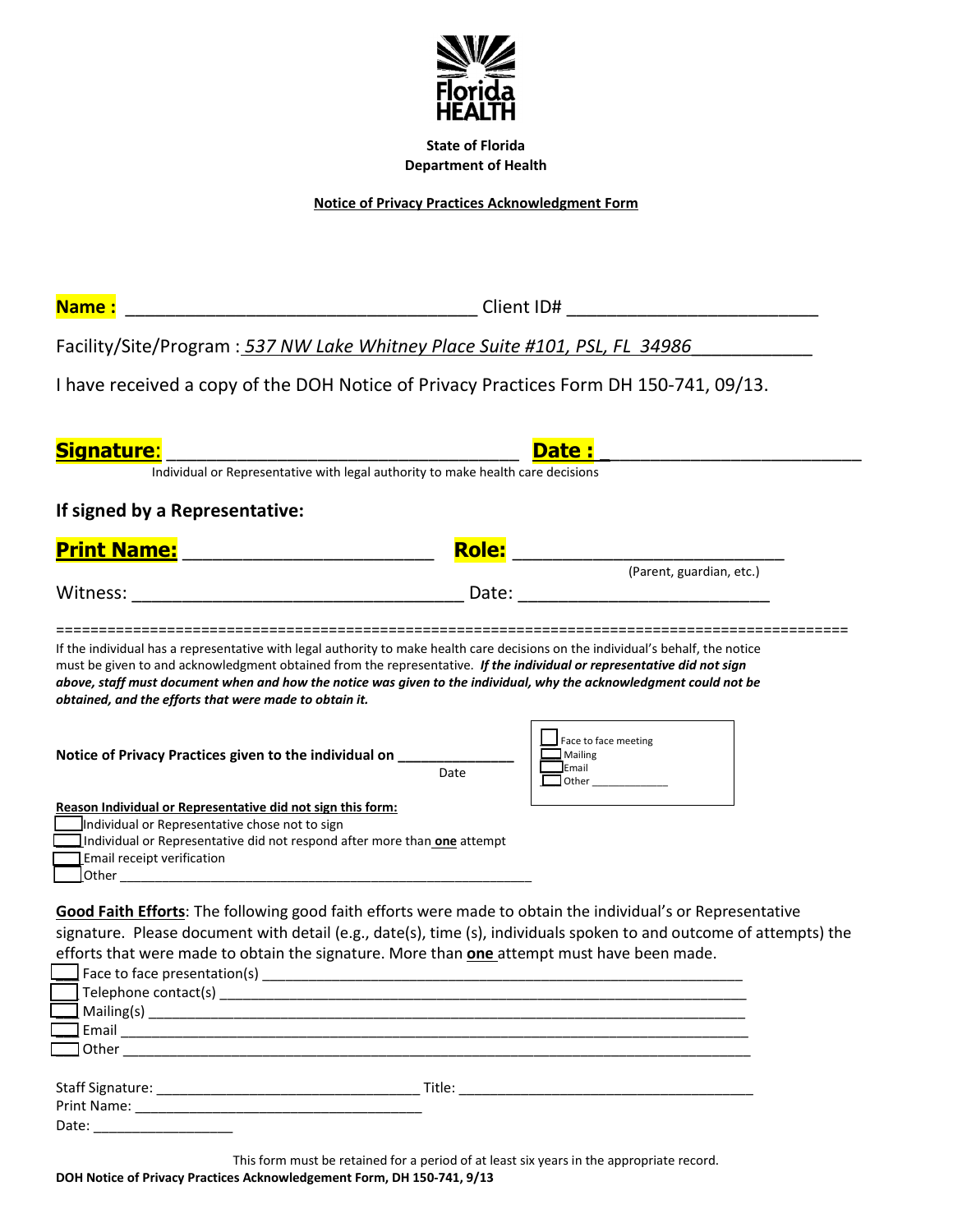

# **INITIATION OF SERVICES**

#### **PART I CLIENT-PROVIDER RELATIONSHIP CONSENT**

# **Client Name:**

Name of Agency: **\_\_ Florida Department of Health in St Lucie County** 

Agency Address: 537 NW Lake Whitney Place Suite #101, PSL, FL 34986

I consent to entering into a client-provider relationship. I authorize Department of Health staff and their representatives to render routine health care. I understand routine health care is confidential and voluntary and may involve medical visits including obtaining medical history, assessment, examination, administration of medication, laboratory tests and/or minor procedures. I may discontinue this relationship at any time.

**PART II** DISCLOSURE OF INFORMATION CONSENT (treatment, payment or healthcare operations purposes only)

I consent to the use and disclosure of my health information; including medical, dental, HIV/AIDS, STD, TB, substance abuse prevention, psychiatric/psychological, and case management; for treatment, payment and health care operations.

#### **PART III MEDICARE PATIENT CERTIFICATION, AUTHORIZATION TO RELEASE, AND PAYMENT REQUEST** (Only applies to Medicare Clients)

As Client/Representative signed below, I certify that the information given by me in applying for payment under Title XVIII of the Social Security Act is correct. I authorize the above agency to release my health information to the Social Security Administration or its intermediaries/carriers for this or a related Medicare claim. I request that payment of authorized benefits be made on my behalf. I assign the benefits payable for physician's services to the above-named agency and authorize it to submit a claim to Medicare for payment.

#### **PART IV ASSIGNMENT OF BENEFITS** (Only applies to Third Party Payers)

As Client /Representative signed below, I assign to the above-named agency all benefits provided under any health care plan or medical expense policy. The amount of such benefits shall not exceed the medical charges set forth by the approved fee schedule. All payments under this paragraph are to be made to above agency. I am personally responsible for charges not covered by this assignment.

#### **PART V COLLECTION, USE OR RELEASE OF SOCIAL SECURITY NUMBER**

(This notice is provided pursuant to Section 119.071(5)(a), Florida Statutes.)

For health care programs, the Florida Department of Health may collect your social security number for identification and billing purposes, as authorized by subsections 119.071(5)(a)2.a. and 119.071(5)(a)6., Florida Statutes. By signing below, I consent to the collection, use or disclosure of my social security number for identification and billing purposes only. It will not be used for any other purpose. I understand that the collection of social security numbers by the Florida Department of Health is imperative for the performance of duties and responsibilities as prescribed by law.

#### **PART VI MY SIGNATURE BELOW VERIFIES THE ABOVE INFORMATION AND RECEIPT OF THE NOTICE OF PRIVACY RIGHTS**

| <b>Client/Representative Signature</b> | Self or Representative's Relationship to Client |                                                | <b>Date</b> |
|----------------------------------------|-------------------------------------------------|------------------------------------------------|-------------|
| Witness (optional)                     | Date                                            |                                                |             |
| PART VIIWITHDRAWAL OF CONSENT          |                                                 |                                                |             |
| ı,<br>Client/Representative Signature  | WITHDRAW THIS CONSENT, effective                | Date                                           |             |
| Witness (optional)                     | Date                                            | Client Name: Wallet Manual Manual Client Name: |             |
| Original to file; Copy to client       |                                                 | $ID#$ :<br>DOB:                                |             |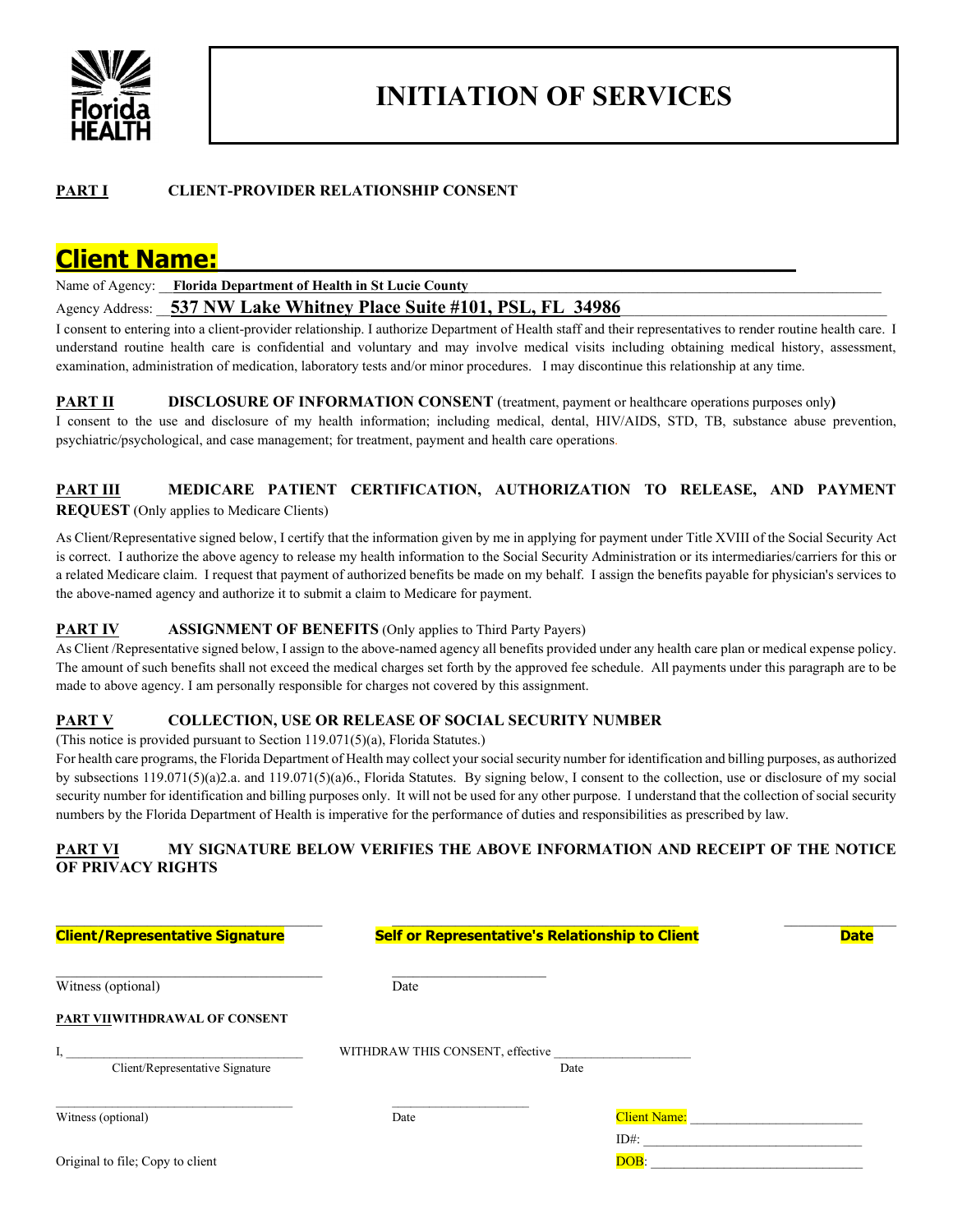# *CONSENT FOR SERVICES AND COMMUNICATIONS*

**Patient Name: laterally according to the contract of the contract of the contract of the contract of the contract of the contract of the contract of the contract of the contract of the contract of the contract of the co** 

## **I. Consent for Services**

I,  $\frac{1}{2}$  is the parent of a minor under the age of 18 years, hereby give my signed consent to the Florida Department of Health to provide dental services, including any procedures or treatments determined necessary and in the best interest of the above child, according to dental accepted procedures and treatments. I understand my consent is necessary before the Florida Department of Health can provide services to anyone less than 18 years of age. I further understand that this consent will remain in effect until retracted by me in writing to the Florida Department of Health.

|                     | <b>Name</b> | Relationship | <b>Contact Number</b> |
|---------------------|-------------|--------------|-----------------------|
|                     |             |              |                       |
| $\mathcal{L}$<br>٠. |             |              |                       |
| 3.                  |             |              |                       |

*If I'm unable to bring my child for services, I give my consent for the person(s) listed above to represent me for any procedures or treatments necessary and in the best interest of the above child.*

# **II. Consent to Email, Cellular Telephone, or Text Usage for Appointment Reminders and Other Healthcare Communications:**

We want to stay connected with our patients. Our practice may contact you vial email, calls to your cellular phone (including prerecorded voice messages) and/or text messaging to confirm your appointment, to obtain feedback on your experience with our healthcare team, and to provide general health/treatment reminders and information. If at any time you provide an email address and cellular phone number below, you understand that you may get these communications from our practice. you may opt out of these communications at any time. The practice does not charge for this service, but standard text messaging rates or cellular phone minutes may apply as provided in your wireless plan (contact your carrier for pricing plans and details).

**□** I authorize to receive txt messages and or phone calls for appointment reminders, feedback, and general

health reminders/information. The Phone number is **Exercise 2008** and the extent of the state of the extent of the

**□** I authorize to receive emails messages for appointment reminders and general health reminders, feedback,

and information. the email address is  $\Box$ 

## **III. Withdrawal of Consent**

- **I decline I.** (Patient/Parent/Guardian Initials) to receive communication via text.
- **I decline I. (Patient/Parent/Guardian Initials) to receive communication via cellular phone.**
- **I decline I.** (Patient/Parent/Guardian Initials) to receive communication via email

**Patient/Parent/Guardian's Signature Date Date** 

*Mitness Signature* Date